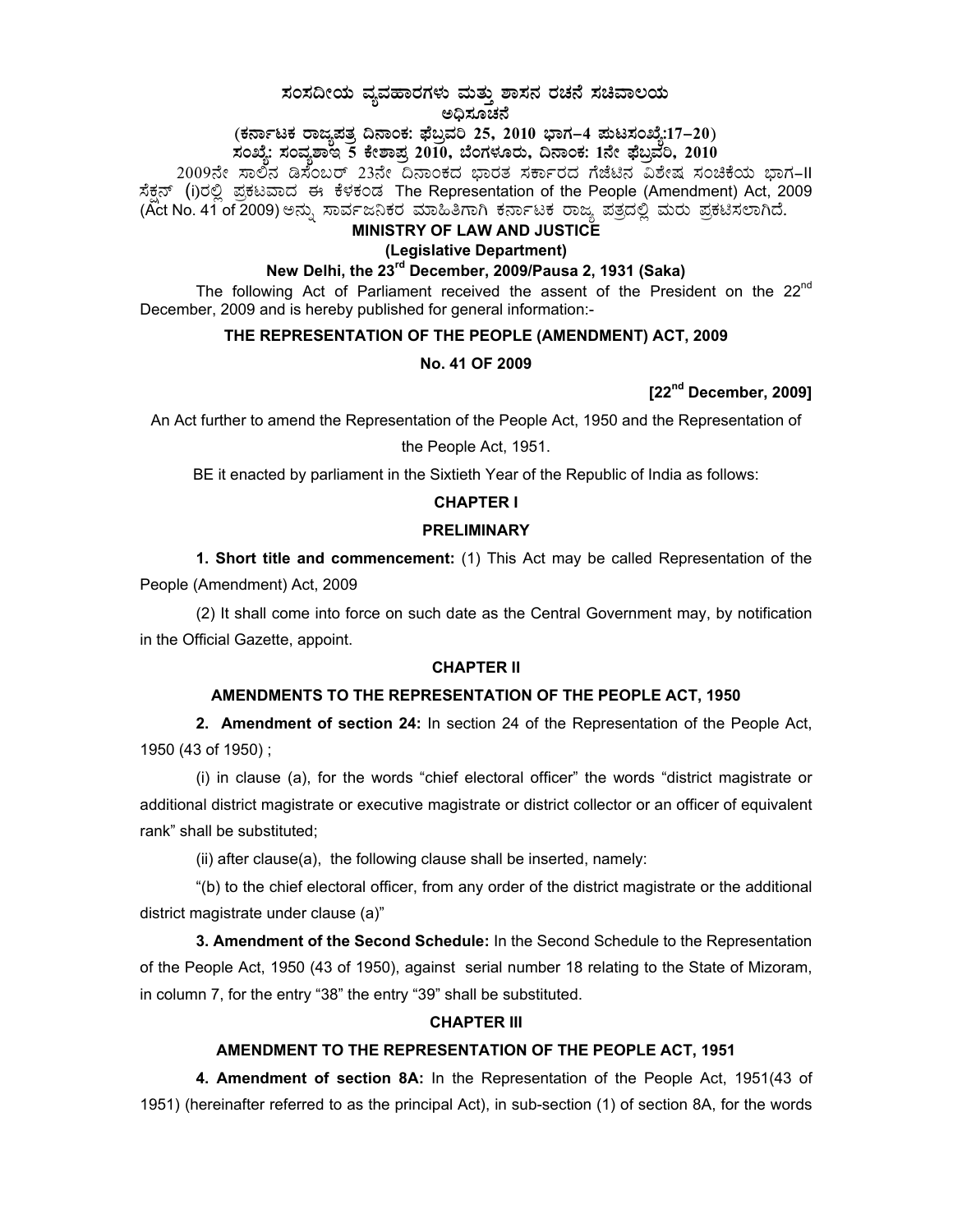"as soon as may be after such order takes effect" the words "as soon as may be within a period of three months from the date such order takes effect" shall be substituted.

**5. Amendment of section 34:** In section 34 of the principal Act, in sub-section (1),-

 (i) in clause (a), for the words "a sum of ten thousand rupees or where the candidate is a member of a Scheduled Caste or Scheduled Tribe, a sum of five thousand rupees" the words "a sum of twenty-five thousand rupees or where the candidate is a member of a Scheduled Caste or Scheduled Tribe, a sum of twelve thousand five hundred rupees" shall be substituted;

 (ii) in clause (b), for the words "a sum of five thousand rupees or where the candidate is a member of a Scheduled Caste or Scheduled Tribe, a sum of two thousand five hundred rupees" the words "a sum of ten thousand rupees or where the candidate is a member of a Scheduled Caste or Scheduled Tribe, a sum of five thousand rupees" shall be substituted.

**6. Amendment of section 123:** In section 123 of the principal Act, in clause (7),-

 (i) for the words "from any person in the service of the Government" the words "from any person whether or not in the service of the Government " shall be substituted;

(ii) after sub-clause (g), the following sub-clause shall be inserted, namely:-

 "(h) class of persons in the service of a local authority, university, government company or institution or concern or undertaking appointed or deputed by the Election Commission in connection with the conduct of elections",

**7. Insertion of new sections 126A and 126B:** After section 126 of the principal Act, the following sections shall be inserted, namely:

**"126A. Restriction on publication and dissemination of result of exit polls, etc:** (1) No. person shall conduct any exit poll and publish or publicise by means of the print or electronic media or disseminate in any other manner, whatsoever, the result of any exit poll during such period, as may be notified by the Election Commission in the regard.

 (2) For the purposes of sub-section (1), the Election Commission shall, by a general order, notify the date and time having due regard to the following, namely:-

 (a) in case of a general election, the period may commence from the beginning of the hours fixed for poll on the first day of poll and continue till half an hour after closing of the poll in all the States and Union territories;

 (b) in case of a bye-election or a number of bye-elections held together, the period may commence from the beginning of the hours fixed for poll on and from the first day of poll and continue till half an hour after closing of the poll:

 Provided that in case of a number of bye-elections held together on different days, the period may commence from the beginning of the hours fixed for poll on the first day of poll and continue till half an hour after closing of the last poll.

 (3) Any person who contravenes the provisions of this section shall be punishable with imprisonment for a term which may extend to two years or with fine or with both.

**Explanation:-** For the purposes of this section,-